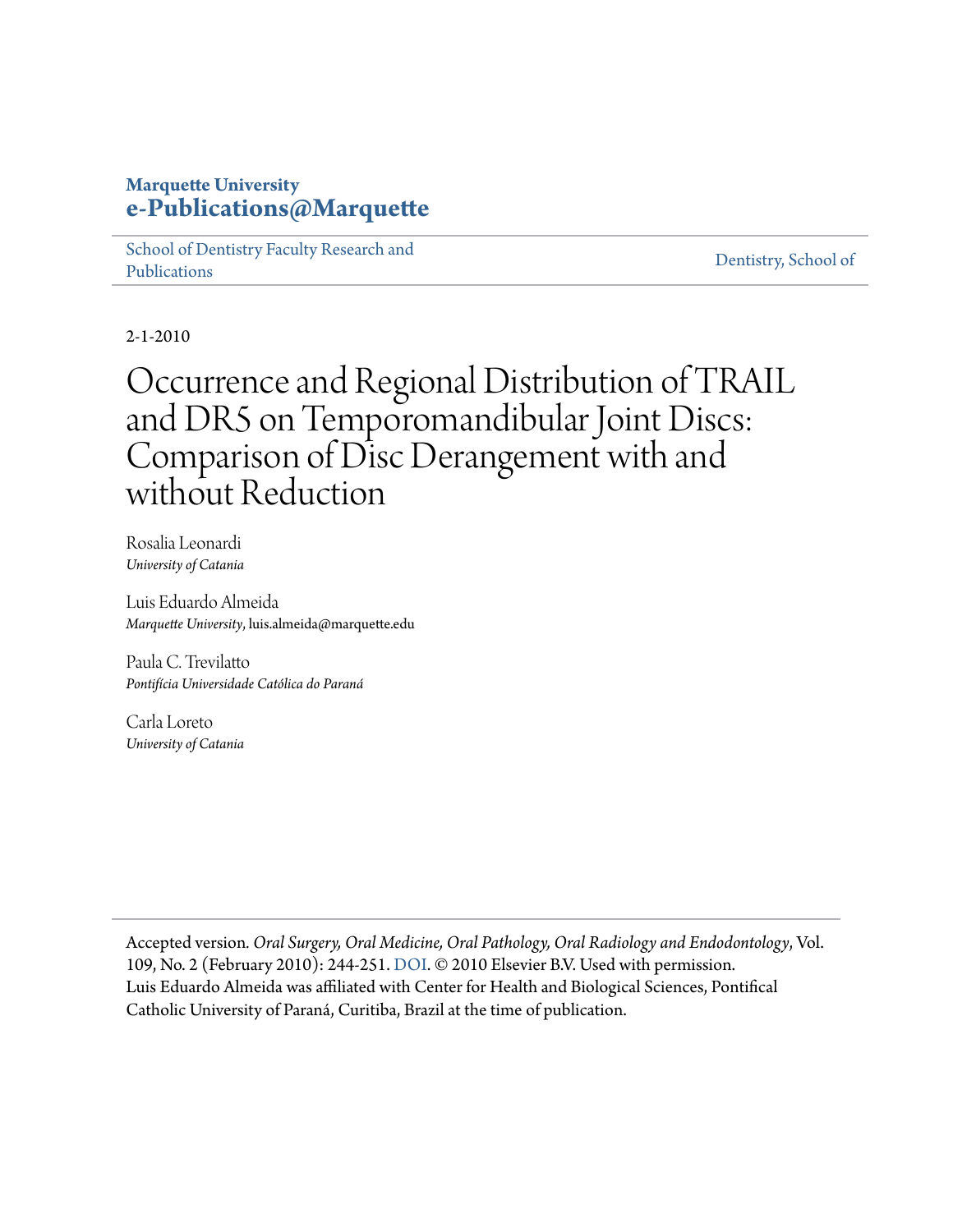**Marquette University**

# **e-Publications@Marquette**

# *Dentistry Faculty Research and Publications/School of Dentistry*

*This paper is NOT THE PUBLISHED VERSION;* **but the author's final, peer-reviewed manuscript.** The published version may be accessed by following the link in the citation below.

*Oral Surgery, Oral Medicine, Oral Pathology, Oral Radiology, and Endodontology*, Vol. 109, No. 2 (February 2010): 244-251. [DOI.](https://doi.org/10.1016/j.tripleo.2009.09.028) This article is © Elsevier and permission has been granted for this version to appear in [e-Publications@Marquette.](http://epublications.marquette.edu/) Elsevier does not grant permission for this article to be further copied/distributed or hosted elsewhere without the express permission from Elsevier.

# Occurrence and Regional Distribution of TRAIL and DR5 on Temporomandibular Joint Discs: Comparison of Disc Derangement with and without Reduction

Rosalia [Leonardi](https://www.sciencedirect.com/science/article/pii/S1079210409007458?via%3Dihub#!)

Department of Dentistry, University of Catania, Faculty of Dentistry, Policlinico Universitario, Catania, Italy

#### [Luis Eduardo](https://www.sciencedirect.com/science/article/pii/S1079210409007458?via%3Dihub#!) Almeida

School of Dentistry, Marquette University, Milwaukee, WI

#### Paula C. [Trevilatto](https://www.sciencedirect.com/science/article/pii/S1079210409007458?via%3Dihub#!)

Center for Health and Biological Sciences, Pontifical Catholic University of Paraná, Curitiba, Brazil

## Carla Loreto

Department of Anatomy, Diagnostic Pathology, Forensic Medicine, Hygiene, and Public Health, University of Catania, Italy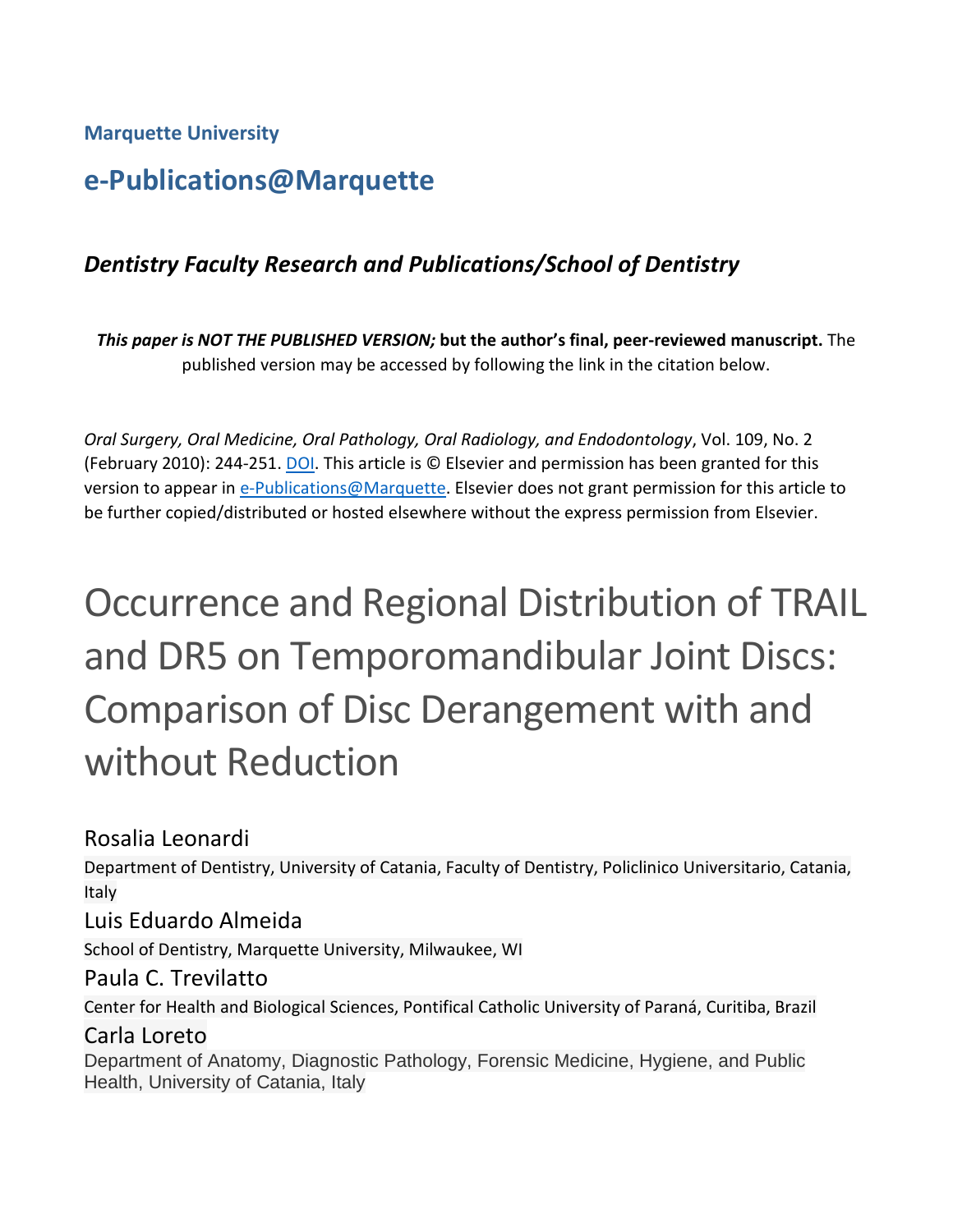# Abstract

#### Background

Tumor necrosis factor (TNF)–related apoptosis-inducing ligand (TRAIL) is an apoptosis-inducing member of the TNF gene family which triggers apoptotic signals by interaction with its receptors. It has been suggested to be a major contributing factor to tissue degeneration.

#### **Objective**

The present study investigated, through immunohistochemistry, the regional expression of TRAIL and in temporomandibular joint (TMJ) disc of anterior disc displacement with reduction (ADDwR) and without reduction (ADDwoR) patients, to help determine the relationship between TMJ disc displacement and apoptosis.

#### Study design

We studied 18 TMJ diseased discs affected by disc displacement without or with reduction and 4 normal TMJ discs. Specimens were processed for immunohistochemistry to evaluate TRAIL and its receptor DR5 expression.

#### Results

Disc tissues from internal derangements (both ADDwR and ADDwoR) exhibited a much higher percentage of TRAIL- and DR5-positive cells as well as stain intensity compared with normal tissue though with regional variation according to the portion of the disc. There was a significantly higher percentage of stained cells in the posterior disc attachment compared with the anterior or intermediate bands of both ADDwR and ADDwoR discs for TRAIL and DR5.

#### **Conclusions**

TRAIL and DR5 are overexpressed in displaced human TMJ disc, especially in the posterior disc attachment. These results suggest a possible pivotal role of the TRAIL/DR5 system in TMJ disc degeneration.

Internal derangements (IDs) are among the most frequent causes of temporomandibular joint (TMJ) disease.<sup>1, [2,](https://www.sciencedirect.com/science/article/pii/S1079210409007458?via%3Dihub#bib2) [3](https://www.sciencedirect.com/science/article/pii/S1079210409007458?via%3Dihub#bib3)</sup> They represent a disturbance in the normal anatomic relationship between the intra-articular disc and the condyle, resulting in an interference with the smooth movement of the joint. If the disc slips out of place or is displaced, it can prevent the proper movement of the condyle and cause dysfunction. There are 2 common types of internal derangements. The more frequently seen is an anterior disc displacement with reduction (ADDwR), when the disc slides in and out of its normal functional position as the jaw opens or closes, causing a popping sound. In the case of anterior disc displacement without reduction (ADDwoR), the disc is permanently displaced or dislocated, and the jaw's range of motion is limited.<sup>2,[4](https://www.sciencedirect.com/science/article/pii/S1079210409007458?via%3Dihub#bib4)</sup> In these instances, it has been speculated that TMJ disc tissue is damaged directly or indirectly by excessive mechanical stress and the disc, in most of these cases, becomes deformed, misshapen, or even torn.<sup>5, [6,](https://www.sciencedirect.com/science/article/pii/S1079210409007458?via%3Dihub#bib6) [7](https://www.sciencedirect.com/science/article/pii/S1079210409007458?via%3Dihub#bib7)</sup> Progress made using cellular and molecular biology techniques has led to increased understanding in the pathogenesis and mechanisms of disc degeneration. However, as far as TMJ disc is concerned, studies have dealt mostly with collagen breakdown and cytokine overexpression.<sup>8, [9,](https://www.sciencedirect.com/science/article/pii/S1079210409007458?via%3Dihub#bib9) [10,](https://www.sciencedirect.com/science/article/pii/S1079210409007458?via%3Dihub#bib10) [11](https://www.sciencedirect.com/science/article/pii/S1079210409007458?via%3Dihub#bib11)</sup> These studies have shown that degenerative joint changes are due largely to an imbalance between matrix tissue synthesis and degeneration, probably caused by apoptosis.

In the other joints, nonphysiologic mechanical loading induces disc degeneration through an apoptotic-related process that leads to a diminished generation, organization, and repair of the extracellular matrix. Apoptosis is a physiologic process implicated in various aspects of mammalian development, including embryogenesis, normal tissue turnover, and homeostasis. FasL, tumor necrosis factor (TNF) α, and TNF-related apoptosis-inducing ligand (TRAIL) are common apoptosis-induced factors, known to trigger apoptosis through distinct signal pathways.<sup>12, [13](https://www.sciencedirect.com/science/article/pii/S1079210409007458?via%3Dihub#bib13)</sup> Recently, a major role of TRAIL and its death receptors (DRs) has been observed in some studies regarding intervertebral disc (IVD) degeneration.<sup>14, [15](https://www.sciencedirect.com/science/article/pii/S1079210409007458?via%3Dihub#bib15)</sup> TRAIL is an apoptosis-inducing member of the TNF gene family which cross-links 3 receptor molecules on the surface of target cells. To date, 5 human TRAIL receptors have been identified: DR4/TRAIL-R1, DR5/TRAIL-R2/TRICK2, TRID/DcR1/TRAIL-R3, TRAIL-R4/DcR2, and osteoprotegerin TRAIL which triggers apoptotic signals through interaction with DR4 and DR5.<sup>16, [17,](https://www.sciencedirect.com/science/article/pii/S1079210409007458?via%3Dihub#bib17) [18,](https://www.sciencedirect.com/science/article/pii/S1079210409007458?via%3Dihub#bib18) [19,](https://www.sciencedirect.com/science/article/pii/S1079210409007458?via%3Dihub#bib19) [20](https://www.sciencedirect.com/science/article/pii/S1079210409007458?via%3Dihub#bib20)</sup>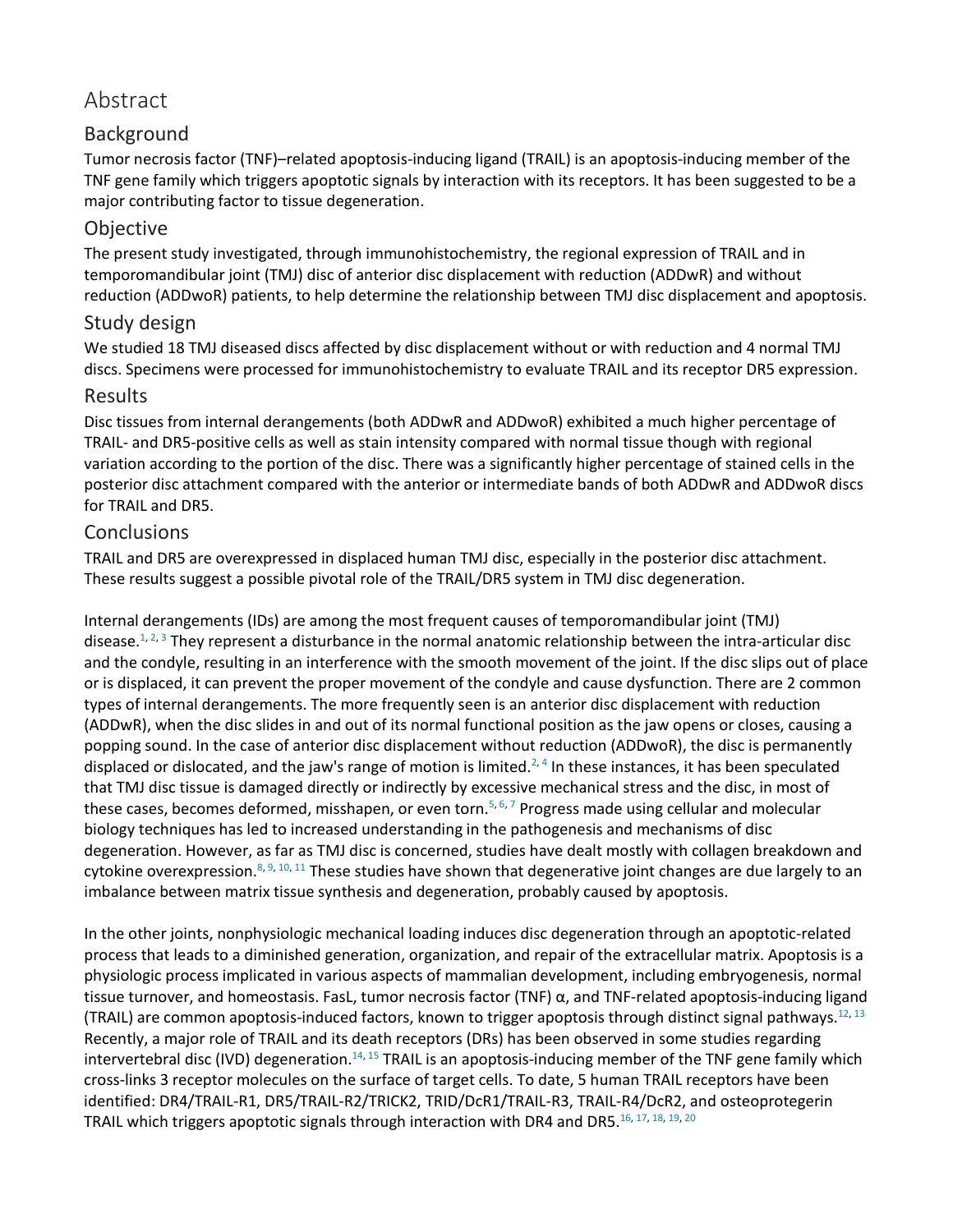In TMJ disc tissue, one study demonstrated that TRAIL was overexpressed in apoptotic chondrocyte-like cells.<sup>21</sup> However, it remains unclear how TRAIL and its receptor DR5 are involved in TMJ IDs (with and without disc reduction) and where they are regionally distributed in damaged TMJ disc cells. Therefore, the present investigation was designed to examine, through immunohistochemistry, the regional expression of TRAIL and DR5 in TMJ discs of ADDwR and ADDwoR patients to better understand the relationship between TMJ disc displacement and apoptosis.

# Materials and Methods

#### Patients and tissues

Eighteen TMJ displaced disc specimens were collected from consecutive patients treated between 2002 and 2008 at the Pontifical Catholic University of Paraná, Curitiba, Brazil. Four virtually unaffected human TMJ discs, selected from the archives of the Anatomy Institute of Catania University, Italy, were studied along with the pathologic material. After project approval by the ethics committee of the same university, informed consent was obtained from each patient before tissue collection.

The discs (10 from the right TMJ and 8 from the left) were obtained from 14 female and 4 male patients affected by temporomandibular joint IDs (11 patients were affected by ADDwR and 7 by ADDwoR), as confirmed by their clinical history, examination, and magnetic resonance imaging studies [\(Fig. 1\)](https://www.sciencedirect.com/science/article/pii/S1079210409007458?via%3Dihub#fig1). The mean age of all patients was 34.2 ± 5.4 years (ranging from 24 to 41 years). Clinical characteristics, mean ages, SD, median, and duration of ID before surgery for ADDwR and ADDwoR, were divided into 2 groups according to type of ID. Patients affected by ADDwR had a mean age of 32.7  $\pm$  5.5 years (range 24-41 years), and those with ADDwoR had a mean age 36.5  $\pm$ 4.4 years (range 28-41 years). The duration of ID before surgery was 8.9 ± 1.3 months (range 7-10 months) for ADDwR patients and 8.1 ± 06 (range 7-9 months) for ADDwoR patients. Nine patients were caucasian, 6 native American, and 3 African Brazilian. The diagnosis that led to surgery was disc derangement with associated pain and impairment of function. Inclusion criteria were: 1) unsuccessful nonsurgical treatment before surgery; 2) diagnosis of internal derangement of the TMJ; and 3) TMJ pain or interference with mandibular movements. Exclusion criteria were: 1) other TMJ diseases; 2) dentofacial deformity; 3) major jaw trauma; 4) previous TMJ surgery; and 5) previous steroid injections in the TMJ.



Fig. 1. Magnetic resonance image of a temporomandibular joint disc displacement (arrow) in closed mouth of a patient with anterior disc displacement with reduction. The posterior band appears thinned.

All patients' discs surgically removed were macroscopically deformed; none of the discs had a normal biconcave shape. Both patient and autopsy specimens included the anterior band, intermediate band, and the posterior disc attachments.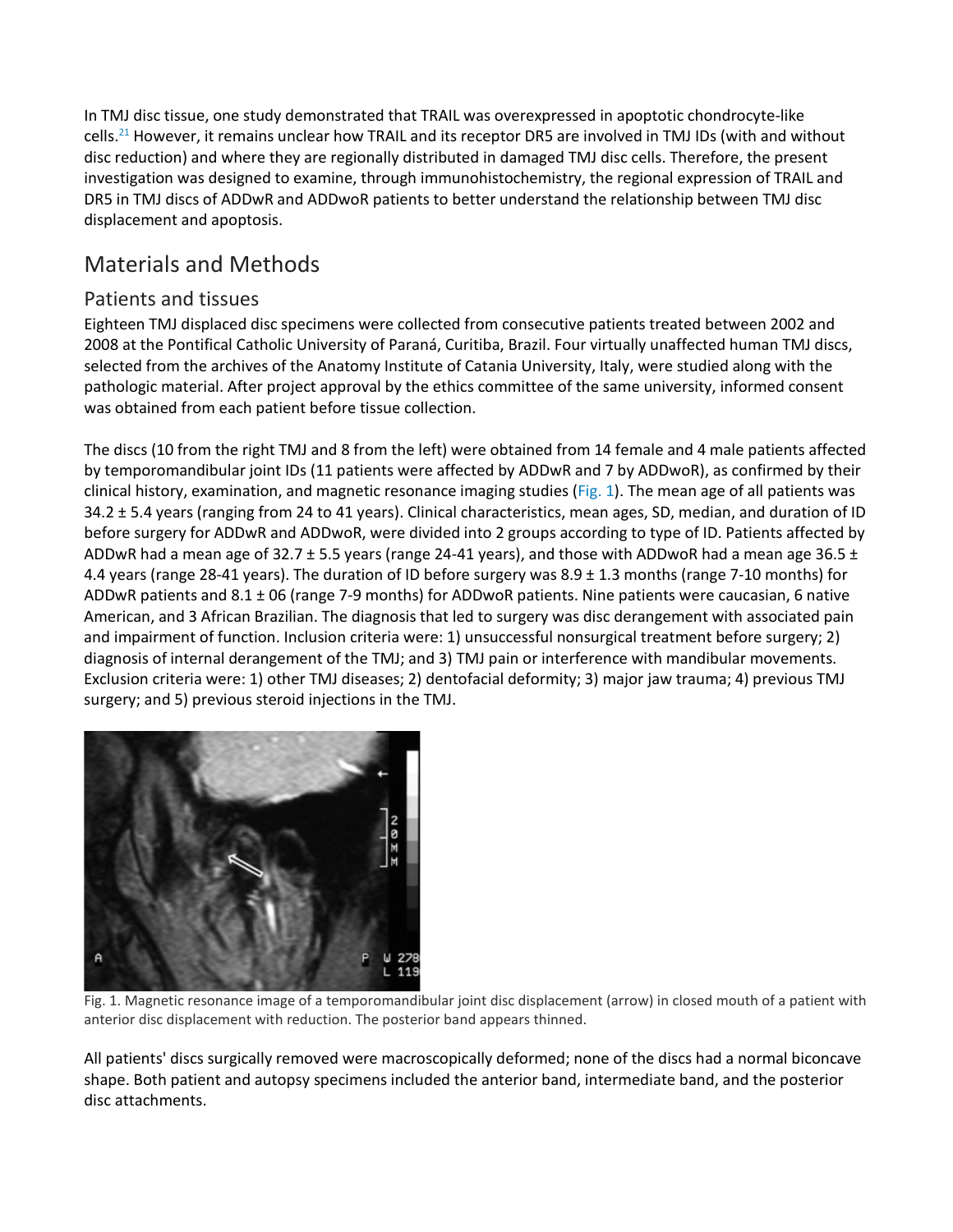The 4 autopsy TMJ disc specimens that had been embedded in paraffin were obtained from 1 male and 3 female subjects (mean age 49.7 ± 4.4 years) from the Anatomy Institute of Catania University, Italy. These were selected because: 1) the subjects' clinical history gave no indication of generalized joint diseases or TMJ arthropathy; 2) macroscopic signs of degenerative or inflammatory joint disease were not evident upon dissection; and 3) microscopic examination of sections stained with Harry hematoxylin revealed no pathologic changes.

#### Immunohistochemistry

The discs were fixed overnight in 10% neutral buffered formalin (Bio-Optica, Milan, Italy). After fixation and overnight washing, each disc was sectioned through its center along a parasagittal plane, perpendicular to its long axis. Each tissue block was dehydrated in graded ethanol and embedded in paraffin, preserving the longitudinal anatomic orientation. Specimens were sectioned  $(5 \mu m)$  and placed on silanized glass slides with the anterior band always oriented to the right, for routine hematoxylin staining and subsequent immunohistochemistry. The sections were irradiated (5 minutes × 3) in capped polypropylene slide holders with citrate buffer (pH 6), using a microwave oven (750 W) to unmask antigenic sites.

Rabbit polyclonal anti-TRAIL (Santa Cruz Biotechnology, Santa Cruz, CA) and anti-DR5 (Novus Biologicals, LLC, Littleton, CO) were used at 1:20 working dilution. Each antibody was applied and sections incubated overnight at 4°C in a humidified chamber. Immunocomplexes were subsequently detected with secondary antibody and then with streptavidin-peroxidase complexes for 15 minutes each at room temperature (LSAB2/HRP kit; Dako, Denmark, A/S Produktionsvej, Glostrup, Denmark). After rinsing with phosphate-buffered saline, sections were exposed to 0.1% 3,3′-diaminobenzidine and 0.02% hydrogen peroxide solution (DAB substrate kit; Vector Laboratories, Burlingame, CA) for 4 minutes. Sections were lightly counterstained with Meyer hematoxylin.

#### Evaluation of immunohistochemistry

All slides were coded and evaluated without knowledge of the patient's identity, clinical status, and group identification (blinded). Immunostained sections were examined with a light microscopy. Two of the authors (R.L. and C.L.), each with ≥10 years' experience in immunohistochemistry techniques and TMJ disc tissue microscopic evaluation, performed the assessment of the TMJ disc immunostained sections on a mutual consensus basis, using a double-headed microscope.

Stain intensity and the proportion of immunopositive cells were examined by light microscopy and recorded for both TRAIL and DR5 antibodies. Three different TMJ disc tissue compartments were analyzed: the anterior band (AB), intermediate band (IB), and the posterior disc attachment (PDA). Intensity of staining was graded on a scale of 0-4, according to the following assessment:  $0 =$  no detectable staining;  $1 =$  weak staining;  $2 =$  moderate staining; 3 = strong staining; 4 = very strong staining. The percentage of TRAIL and DR5 immunopositive cells (extent score [ES]) were also independently evaluated and scored as a percentage of the final number of the 200 cells in 4 categories:  $0 = 5\%$ ;  $1 = 6\% - 30\%$ ;  $2 = 31\% - 50\%$ ;  $3 = 251\%$ ;  $4 = 275\%$ . Counting was performed at  $\times 200$ magnification. The final staining score (FSS) was derived from the sum of the intensity score and the ES.

#### Positive and negative control

Positive and negative controls were performed to test the specific reaction of primary antibodies used in this study. For positive control testing, sections from gastric cancer tissue were immunohistochemically analyzed.<sup>22</sup> Strong positive immunolabeling for TRAIL and DR5 was both membranous and cytoplasmic in these sections. For negative control testing, sections of TMJ displaced discs were randomly drawn from ADDwoR and ADDwR samples. These were then treated with normal rabbit serum instead of the specific antibodies.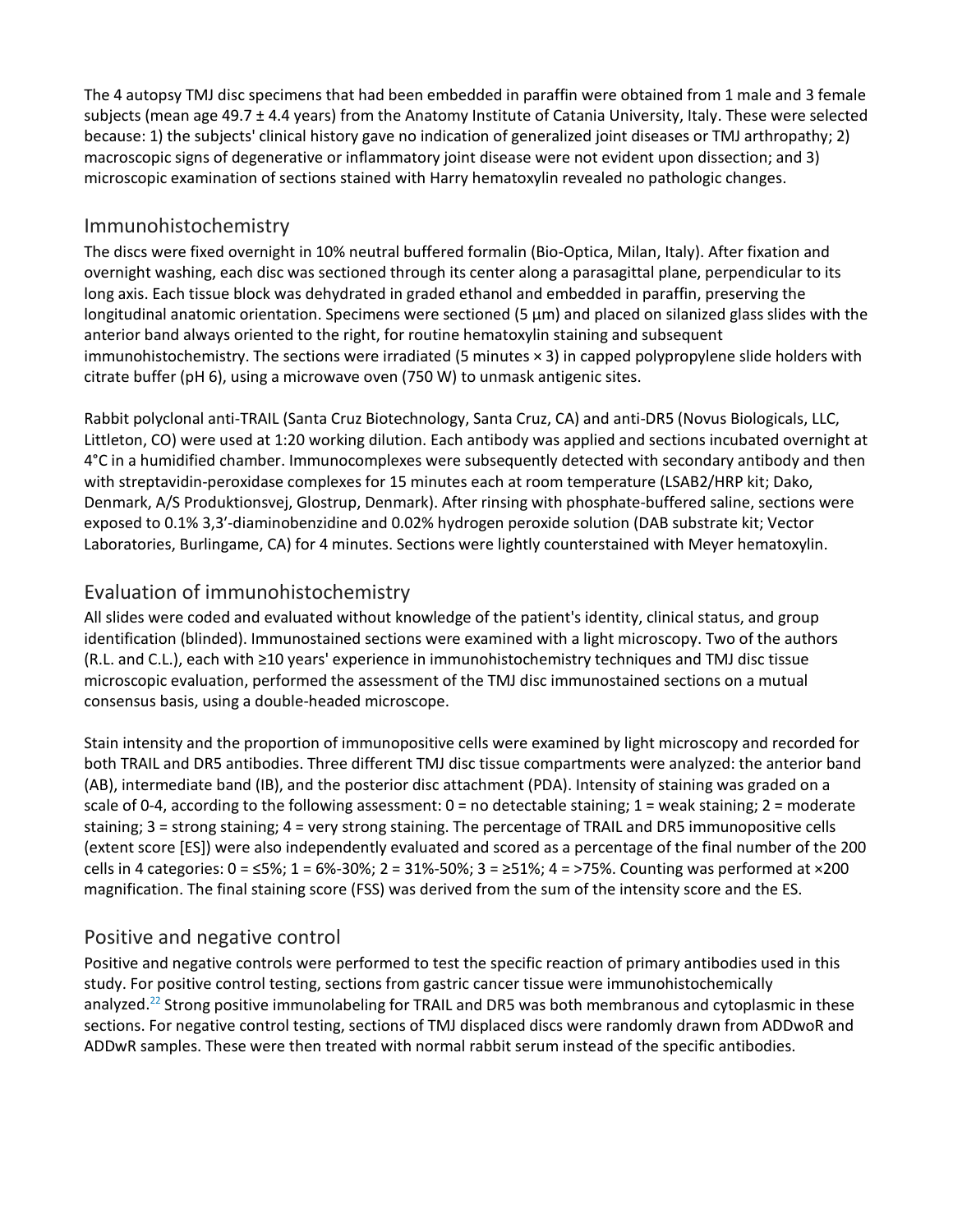#### Statistical analysis

The data were analyzed using Mann-Whitney *U* tests. *P* values of <.05 were considered to be statistically significant. The Mann-Whitney *U* test was used to compare protein expression (TRAIL and DR5) as an FSS among disc specimens. Comparisons were made based on the anatomic region of the disc of the specimens of patients affected by ADDwR or ADDwoR. All data were analyzed with the SPSS program (release 16.0; SPSS, Chicago, IL).

# Results

All TMJ patients had been unsuccessfully treated with other various interventions for at least 6 months before surgery. Diseased TMJ disc sections, stained with hematoxylin (routine staining) showed a different severity of morphologic damage, ranging from an altered collagen bundle architecture to fragmentation of the collagen bundles. A change in cell population ratios was also observed. Chondrocyte-like cells increased in prevalence in the severely damaged discs, whereas fibroblast-like cells decreased. However, all in all, a decrease in cellularity was noted in the more damaged discs. In contrast, the control discs showed preservation of multidirectional collagen bundles, predominately fibrocyte-like cell populations with few chondrocyte-like cell aggregates, and absence of clefts and/or fraying.

Immunohistochemical reactivity for TRAIL was detected in the cytoplasm of the TMJ disc cells, and the expression of DR5 was recognized in the cell membrane and cytoplasm. Immunolabeling for TRAIL and DR5 was found in all of the disc sections, but they were expressed in most of the samples with different patterns of reactivity according to the topography and kind of disc displacement. Disc tissues from ID (both ADDwR and ADDwoR) exhibited a much higher percentage of TRAIL- and DR5-positive cells, as well as stain intensity, than the normal tissue, though with regional variation according to the portion of the disc. The FSS was consistently higher for ADDwoR than ADDwR in every portion of the disc, for the sections stained both with TRAIL and with DR5 antibodies.

[Table I](https://www.sciencedirect.com/science/article/pii/S1079210409007458?via%3Dihub#tbl1) presents TRAIL and DR5 mean FSS for each portion of the disc (AB, IB, and PDA) and type of ID (ADDwR and ADDwoR). [Table II](https://www.sciencedirect.com/science/article/pii/S1079210409007458?via%3Dihub#tbl2) shows TRAIL and DR5 the mean number of stained cells or ES in each region of the disc. Posterior disc attachment [\(Fig. 2\)](https://www.sciencedirect.com/science/article/pii/S1079210409007458?via%3Dihub#fig2) showed a higher FSS and ES for TRAIL and DR5 both in ADDwR and in ADDwoR discs than the other 2 bands [\(Fig. 3\)](https://www.sciencedirect.com/science/article/pii/S1079210409007458?via%3Dihub#fig3). Also, the mean number of stained cells (ES) was higher in the PDA than the other 2 regions of the disc both for TRAIL in ADDwR and ADDwoR and for DR5 in ADDwoR. Almost all disc cells of the PDA were strongly immunolabeled by TRAIL antibody both in ADDwR and in ADDwoR discs [\(Fig. 2\)](https://www.sciencedirect.com/science/article/pii/S1079210409007458?via%3Dihub#fig2). In contrast, the IB demonstrated a moderate to strong staining pattern in some cells [\(Fig. 3\)](https://www.sciencedirect.com/science/article/pii/S1079210409007458?via%3Dihub#fig3). Highly significant differences (*P* < .001) were obtained when comparing TRAIL FSS between PDA, IB, and AB both for ADDwR and ADDwoR [\(Table I\)](https://www.sciencedirect.com/science/article/pii/S1079210409007458?via%3Dihub#tbl1). PDA showed the highest TRAIL FSS, AB the lowest, and IB a middle value, both for ADDwR and for ADDwoR discs. The DR5 FSS values were generally lower than TRAIL except for the PDA in the ADDwoR [\(Table I\)](https://www.sciencedirect.com/science/article/pii/S1079210409007458?via%3Dihub#tbl1). A moderate to strong staining pattern for DR5 was observed in the disc cells of most cases, PDA showed a higher DR5 FSS than the other 2 portions of the disc, especially in ADDwoR discs [\(Fig 4\)](https://www.sciencedirect.com/science/article/pii/S1079210409007458?via%3Dihub#fig4). When comparing each portion of the disc with the others, TRAIL showed statistically significant differences both for ADDwR and for ADDwoR. However, for DR5, only ADDwoR showed significant differences when comparing the 3 areas of the disc, whereas ADDwR did not [\(Table II\)](https://www.sciencedirect.com/science/article/pii/S1079210409007458?via%3Dihub#tbl2).

Table I. Final staining score in temporomandibular joint disc of patients with internal derangment (ID). Final staining score (sum of stain intensity and extent score) mean value, standard deviation (SD), median, and standard error (SE) for tumor necrosis factor–related apoptosis-inducing ligand (TRAIL) and its receptor DR5 immunolabeling according to the type of ID

| ັ<br>ັ       | .<br><b>Mean</b> | <b>SD</b> | Median | <b>SE</b> |
|--------------|------------------|-----------|--------|-----------|
| <b>TRAIL</b> |                  |           |        |           |
| ADDwR        |                  |           |        |           |
| AB           | ی                | 0.77      |        | 0.23      |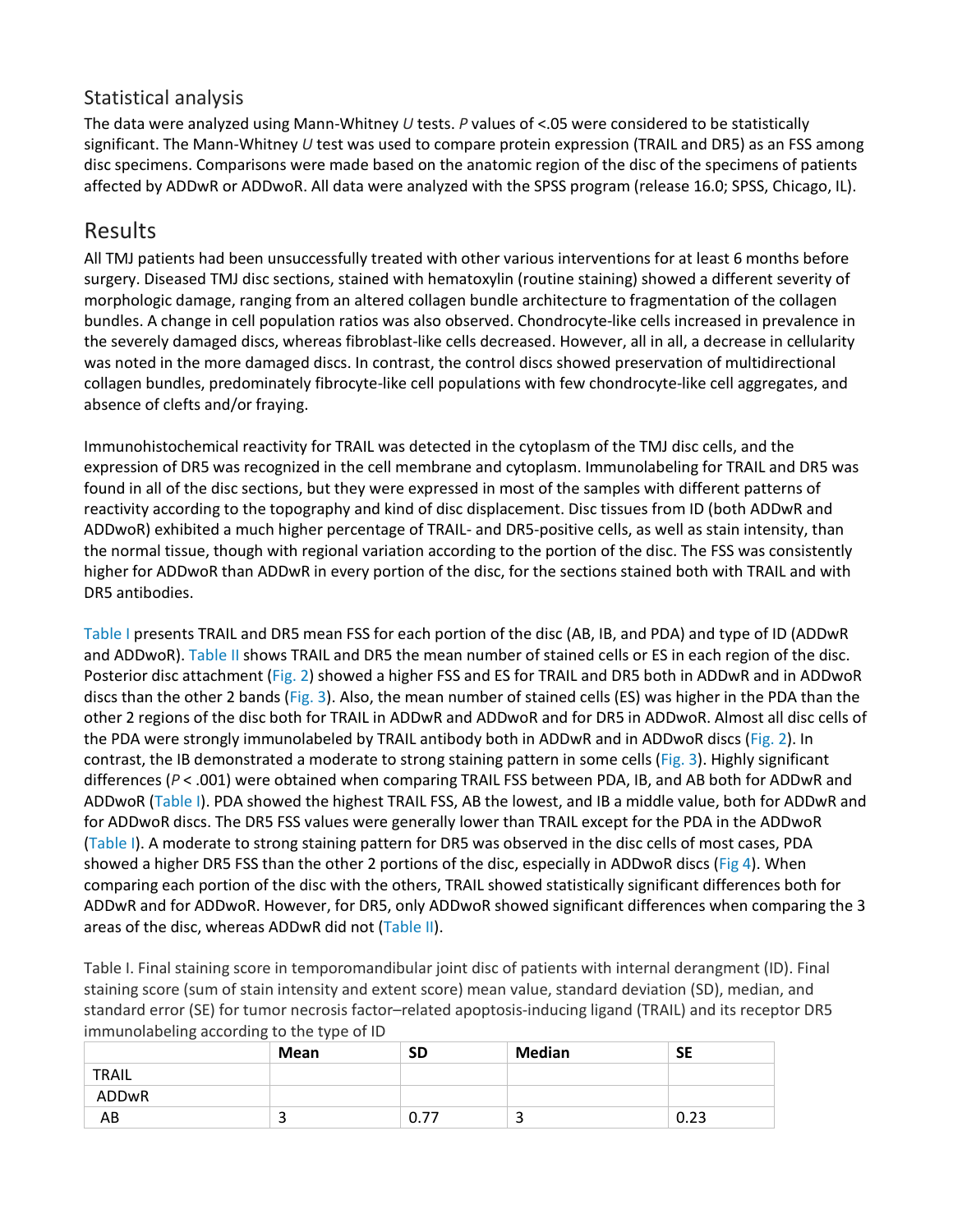| IB         | 4              | 1.18 | $\overline{2}$ | 0.35 |
|------------|----------------|------|----------------|------|
| <b>PDA</b> | 6              | 0.89 | 5              | 0.26 |
| ADDwoR     |                |      |                |      |
| AB         | 4              | 0.81 | 3              | 0.30 |
| IB         | 5              | 0.81 | 4              | 0.30 |
| <b>PDA</b> | $\overline{7}$ | 0.81 | 6              | 0.30 |
| DR5        |                |      |                |      |
| ADDwR      |                |      |                |      |
| AB         | 3              | 0.77 | 3              | 0.23 |
| IB         | 3              | 1.00 | 3              | 0.30 |
| <b>PDA</b> | 4              | 1.09 | 4              | 0.33 |
| ADDwoR     |                |      |                |      |
| AB         | 3              | 0.81 | 3              | 0.30 |
| IB         | 4              | 0.81 | 4              | 0.30 |
| <b>PDA</b> | 6              | 1.15 | 6              | 0.43 |

*ADDwR*, Anterior disc displacement with reduction; *ADDwoR*, anterior disc displacement without reduction; *AB*, anterior band; *IB*, intermediate band; *PDA*, posterior disc attachment.

Table II. Extent score in temporomandibular joint disc of patients with internal derangment (ID). Extent score (percentage of immunopositive cells) mean value, standard deviation (SD), median, and standard error (SE), for tumor necrosis factor–related apoptosis-inducing ligand (TRAIL) and its receptor DR5 immunolabeling according to the type of ID

|              | <b>Descriptive statistic</b> |           |               |           | <b>Mann-Whitney U test</b> |           |
|--------------|------------------------------|-----------|---------------|-----------|----------------------------|-----------|
|              | Mean                         | <b>SD</b> | <b>Median</b> | <b>SE</b> |                            |           |
| <b>TRAIL</b> |                              |           |               |           |                            |           |
| <b>ADDwR</b> |                              |           |               |           |                            |           |
| AB           | 35.9                         | 4.8       | 28            | 1.44      | AB vs. IB                  | $*$       |
| IB           | 52.2                         | 5.6       | 47            | 1.71      | IB vs. PDA                 | ***       |
| <b>PDA</b>   | 70.8                         | 5.1       | 64            | 1.56      | PDA vs. AB                 | $***$     |
| ADDwoR       |                              |           |               |           |                            |           |
| AB           | 54.1                         | 6.36      | 44            | 2.40      | AB vs. IB                  | $\ast$    |
| IB           | 55.1                         | 5.52      | 48            | 2.08      | IB vs. PDA                 | ***       |
| <b>PDA</b>   | 78.1                         | 2.85      | 73            | 1.07      | PDA vs.                    | $***$     |
| DR5          |                              |           |               |           |                            |           |
| <b>ADDwR</b> |                              |           |               |           |                            |           |
| AB           | 36.7                         | 4.14      | 29            | 1.25      | AB vs. IB                  | <b>NS</b> |
| IB           | 34.3                         | 2.20      | 31            | 0.66      | IB vs. PDA                 | <b>NS</b> |
| <b>PDA</b>   | 40.4                         | 3.36      | 36            | 1.01      | PDA vs. AB                 | <b>NS</b> |
| ADDwoR       |                              |           |               |           |                            |           |
| AB           | 39.2                         | 4.30      | 33            | 1.62      | AB vs. IB                  | $\ast$    |
| IB           | 38.8                         | 3.28      | 35            | 1.24      | IB vs. PDA                 | $\ast$    |
| <b>PDA</b>   | 61.5                         | 5.96      | 55            | 2.25      | PDA vs. AB                 | ***       |

Abbreviations as in [Table I.](https://www.sciencedirect.com/science/article/pii/S1079210409007458?via%3Dihub#tbl1)

*P* values obtained by Mann-Whitney *U* test on TRAIL and DR5 expressions when comparing the 2 different types of IDs (ADDwR and ADDwoR, respectively) between regions (AB, IB, and PDA):

\*\**P* < .01;

 $*P < .05;$ 

⁎⁎⁎*P* < .001; *NS*, not significant.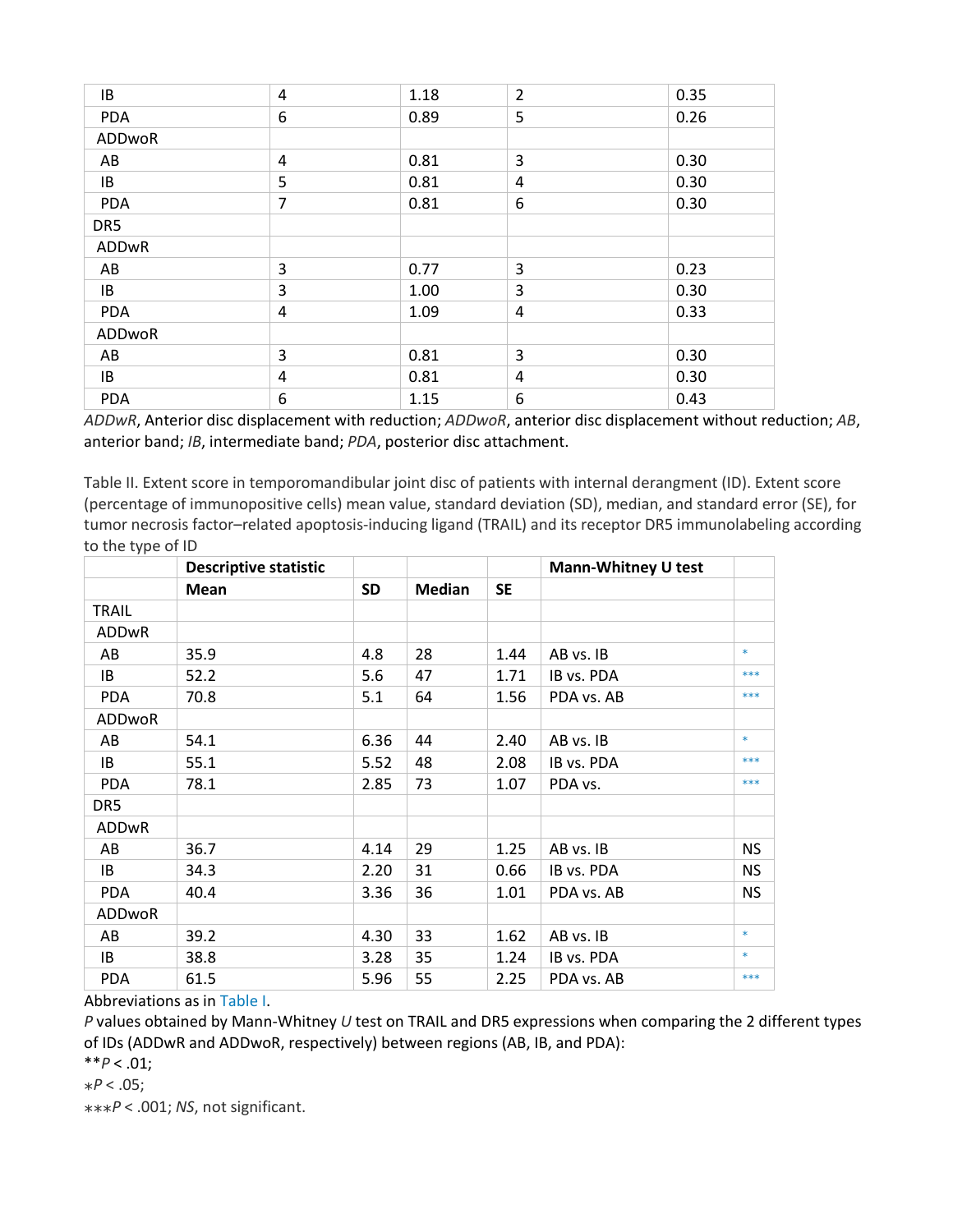

Fig. 2. Immunostaining for tumor necrosis factor–related apoptosis-inducing ligand in the posterior disc attachment. Microphotographs from temporomandibular joint disc of patients affected by disc displacement without reduction (a) and with reduction (c). (b) Magnification of the box of in a. (d) Magnification of the box in c. Arrow = fibroblast; doubleheaded arrow = immunonegative staining. Bar = 100 μm.



Fig. 3. Immunostaining for tumor necrosis factor–related apoptosis-inducing ligand in the intermediate band of the disc. Microphotographs from temporomandibular joint disc of patients affected by disc displacement without reduction (a) and with reduction (c). (b) Magnification of the box of in a. (d) Magnification of the box in c. Arrow = fibroblast; open arrow = fibrochondrocyte; doubleheaded arrow = immunonegative staining. Bar = 100 μm.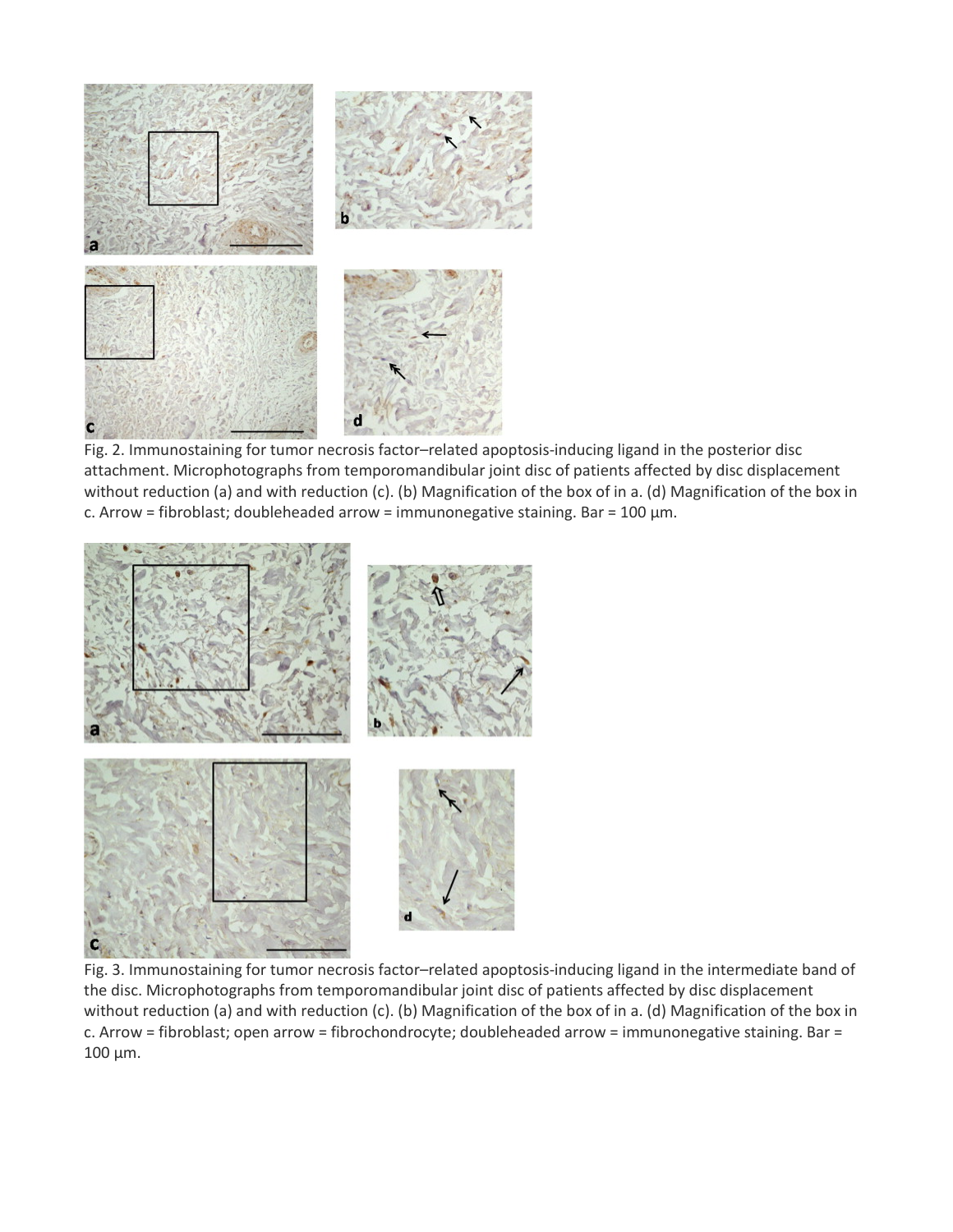

Fig. 4. Immunostaining for death receptor 5 in the intermediate band of the disc. Microphotographs from temporomandibular joint disc of patients affected by disc displacement with reduction. Arrow = fibroblast; open arrow = fibrochondrocyte. Bar = 100 μm.

In control discs, few scattered cells were immunolabeled by TRAIL and DR5. Significant differences between the 3 regions of the disc were not seen in these normal disc specimens (*P* > .05). Although the immunoreaction products for TRAIL and DR5 were few, they were detected in all cell populations (i.e., fibroblast-like cells, fibrochondrocytes, and chondrocyte-like cells) in the PDA, and in chondrocyte-like cells and fibroblast-like cells in the AB and IB.

# Discussion

There appears to be a wide consensus regarding the relationship between TMJ disc position and disc degeneration.<sup>23, [24,](https://www.sciencedirect.com/science/article/pii/S1079210409007458?via%3Dihub#bib24) [25,](https://www.sciencedirect.com/science/article/pii/S1079210409007458?via%3Dihub#bib25) [26,](https://www.sciencedirect.com/science/article/pii/S1079210409007458?via%3Dihub#bib26) [27](https://www.sciencedirect.com/science/article/pii/S1079210409007458?via%3Dihub#bib27)</sup> It seems that these degenerative changes, just as with other joints, are influenced by the type and degree of disc displacement. The more advanced the internal derangement, the more deteriorated the disc configuration will be.<sup>28</sup> However, to date molecular events that lead to TMJ disc degeneration are still unclear, at least regarding cellularity loss. A series of chemical mediators and cytokines have been reported to play a major role in various TMJ degenerative changes. Among these, TNF-α, a cytokine closely related to TRAIL, has been detected in the synovial fluid and tissue of patients with IDs and has been correlated with osteoarthrosis, synovial inflammation, and pain leading to an unsuccessful clinical outcome after TMJ irrigation.<sup>29, [30,](https://www.sciencedirect.com/science/article/pii/S1079210409007458?via%3Dihub#bib30) [31,](https://www.sciencedirect.com/science/article/pii/S1079210409007458?via%3Dihub#bib31) [32,](https://www.sciencedirect.com/science/article/pii/S1079210409007458?via%3Dihub#bib32) [33,](https://www.sciencedirect.com/science/article/pii/S1079210409007458?via%3Dihub#bib33) [34,](https://www.sciencedirect.com/science/article/pii/S1079210409007458?via%3Dihub#bib34) [35,](https://www.sciencedirect.com/science/article/pii/S1079210409007458?via%3Dihub#bib35) [36,](https://www.sciencedirect.com/science/article/pii/S1079210409007458?via%3Dihub#bib36) [37,](https://www.sciencedirect.com/science/article/pii/S1079210409007458?via%3Dihub#bib37) [38](https://www.sciencedirect.com/science/article/pii/S1079210409007458?via%3Dihub#bib38)</sup> Its expression has also been related to apoptosis of chondrocytes in the mandibular condyle. Not withstanding these studies and the fact that TNF-α represents one of the 3 major apoptosis-inducing factors, no study has extensively addressed its implication in TMJ disc cell apoptosis.

In other joints, such as intervertebral disc (IVD), tissue apoptotic cell death has been suggested as being a major contributing factor of herniated disc tissue degeneration because apoptosis increased with the severity of disc pathologic findings.<sup>12, [15,](https://www.sciencedirect.com/science/article/pii/S1079210409007458?via%3Dihub#bib15) [39,](https://www.sciencedirect.com/science/article/pii/S1079210409007458?via%3Dihub#bib39) [40,](https://www.sciencedirect.com/science/article/pii/S1079210409007458?via%3Dihub#bib40) [41](https://www.sciencedirect.com/science/article/pii/S1079210409007458?via%3Dihub#bib41)</sup> Moreover, evidence of a dose-dependent relationship between apoptosis and nonphysiologic mechanical loading in herniated IVD has been provided. Some investigations have shown that the highest amount of cell death in IVD is observed in those areas mostly affected by disc deformation.<sup>14, [42](https://www.sciencedirect.com/science/article/pii/S1079210409007458?via%3Dihub#bib42)</sup> Thus, results from these studies suggest a pivotal role for disc displacement leading to induction of cell apoptosis and extracellular matrix degradation, which can lead to IVD degeneration.<sup>12, [41](https://www.sciencedirect.com/science/article/pii/S1079210409007458?via%3Dihub#bib41)</sup>

Among the 3 major apoptosis-inducing factors that are known to trigger apoptosis through distinct signal pathways, TRAIL and its receptors have gained interest recently in IVD degeneration. Zhang et al.<sup>43</sup> reported a stronger expression of DR4 (one of the TRAIL receptors) in all samples of degenerative herniated discs versus normal discs. In addition, DR4 expression at various stages of disc herniation was positively correlated with the degeneration progress. Bertram et al.<sup>14</sup> argued that protein and gene expression of TRAIL and the death receptors DR4 and DR5 correlate with the progression of degeneration in human intervertebral discs.<sup>14, [15](https://www.sciencedirect.com/science/article/pii/S1079210409007458?via%3Dihub#bib15)</sup>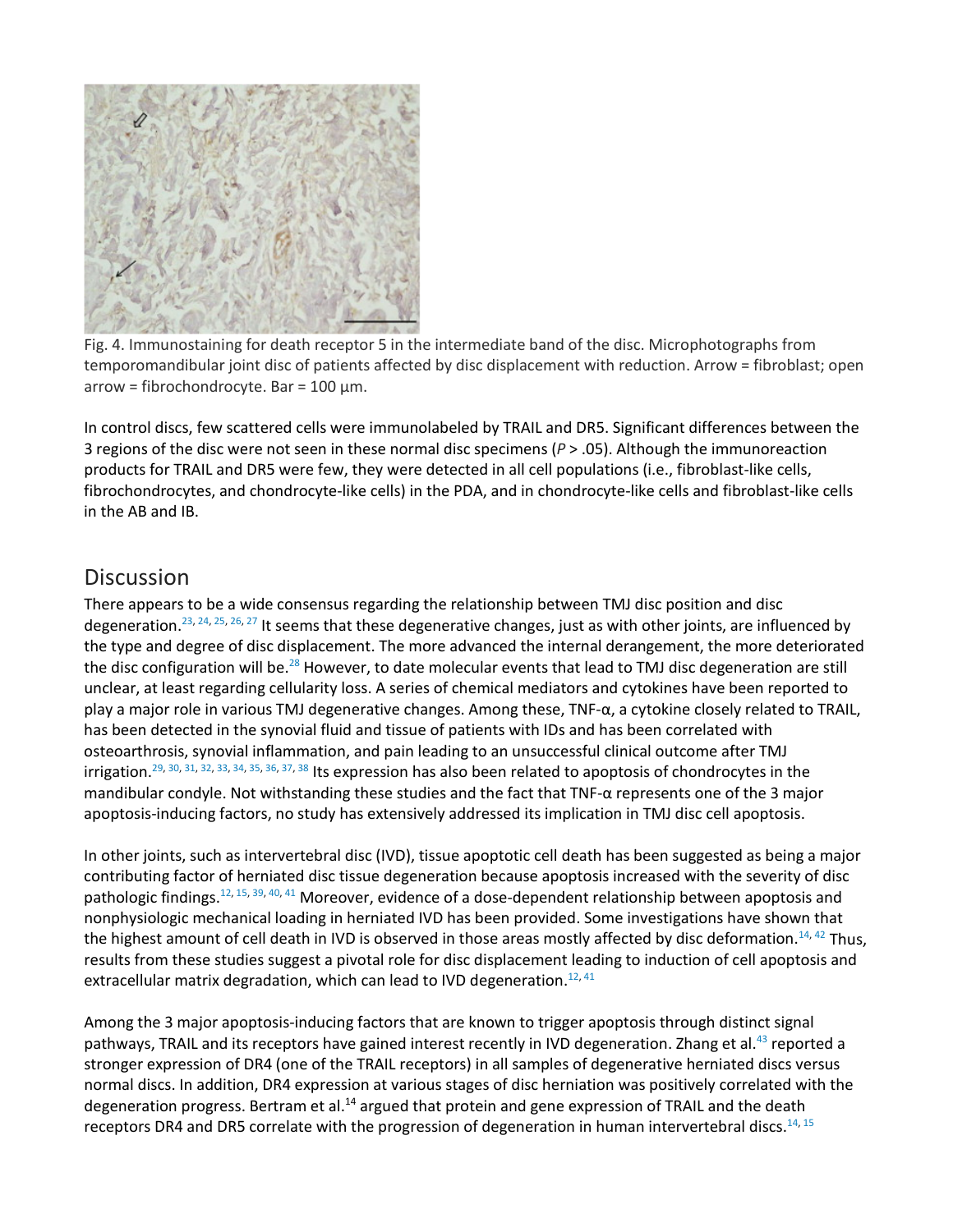According to their findings, the authors argued that disc cells inherit the molecular machinery to induce IVD apoptosis, and TRAIL/DR4/DR5 axis is an important molecular mediator of apoptosis induction in disc tissu[e.14](https://www.sciencedirect.com/science/article/pii/S1079210409007458?via%3Dihub#bib14)

Findings from the present study demonstrate that TRAIL, a member of the TNF family, and its receptor DR5 are overexpressed in excised displaced TMJ discs. These overexpressions increase with the type of disc displacement and show regional variation, in that the bilaminar zone represents the area with a higher final staining score. Furthermore, the present results show that TRAIL and DR5 expression dramatically change in displaced human TMJ disc, in that the prevalence of immunopositive cells increase in the following order: normal, ADDwR, and ADDwoR. Moreover, regional variation in the zones of the disc was appreciated, as there was a higher upregulation in the pPDA at least regarding TRAIL.

Interestingly, these results support earlier imaging findings on TMJ disc degeneration that argue that disc degeneration starts from the posterior portion of the disc.<sup>44, [45](https://www.sciencedirect.com/science/article/pii/S1079210409007458?via%3Dihub#bib45)</sup> In magnetic resonance imaging studies that investigated the signal intensities (SI) of TMJ displaced discs, the SI of the posterior bands were found to be higher than those of the ABs and increased with the progress of internal derangement. Thus, data are accumulating that disc degeneration begins in the posterior band of the disc.<sup>44</sup> Consistent with this, we found significantly higher FSS grading in the PDA, suggesting that, in this area, there are more cells undergoing apoptosis and, presumably this is an area that shows initial degenerative changes.

To our knowledge, this is the first study to address the question of a zonal distribution of TRAIL and DR5 within displaced TMJ discs as well as correlating these findings with the different kinds of ID. All in all, this study provides new insights relevant to the presence and distribution of apoptosis in TMJ displaced discs. The observed correlation of TRAIL/DR5 expression with increased severity of TMJ disc displacement suggests a possible pivotal role of the TRAIL/DR5 system. Thus additional studies to establish their importance are encouraged.

## References

- [1](https://www.sciencedirect.com/science/article/pii/S1079210409007458?via%3Dihub#bbib1) A.M. Whyte, D. McNamara, I. Rosenberg, A.W. Whyte **Magnetic resonance imaging in the evaluation of temporomandibular joint disc displacement—a review of 144 cases** *Int J Oral Maxillofac Surg,* 35 (2006), pp. 696-703
- [2](https://www.sciencedirect.com/science/article/pii/S1079210409007458?via%3Dihub#bbib2) B. Nebbe, P.W. Major **Prevalence of TMJ disc displacement in a pre-orthodontic adolescent sample** *Angle Orthod*, 70 (2000), pp. 454-463
- [3](https://www.sciencedirect.com/science/article/pii/S1079210409007458?via%3Dihub#bbib3) R.W. Katzberg, P.L. Westesson, R.H. Tallents, C.M. Drake **Anatomic disorders of the temporomandibular joint disc in asymptomatic subjects** *J Oral Maxillofac Surg*, 54 (1996), pp. 147-153 discussion 153-5
- [4](https://www.sciencedirect.com/science/article/pii/S1079210409007458?via%3Dihub#bbib4) S. Sato, S. Goto, H. Kawamura, K. Motegi**The natural course of nonreducing disc displacement of the TMJ: relationship of clinical findings at initial visit to outcome after 12 months without treatment** *J Orofac Pain*, 11 (1997), pp. 315-320
- [5](https://www.sciencedirect.com/science/article/pii/S1079210409007458?via%3Dihub#bbib5) S.B. Milam **Pathophysiology and epidemiology of TMJ** *J Musculoskelet Neuronal Interact*, 3 (2003), pp. 382- 390 discussion 406-7
- [6](https://www.sciencedirect.com/science/article/pii/S1079210409007458?via%3Dihub#bbib6) G. Zardeneta, S.B. Milam, J.P. Schmitz **Iron-dependent generation of free radicals: plausible mechanisms in the progressive deterioration of the temporomandibular joint** *J Oral Maxillofac Surg*, 58 (2000), pp. 302-308 discussion 309
- [7](https://www.sciencedirect.com/science/article/pii/S1079210409007458?via%3Dihub#bbib7) D. Eberhard, H.P. Bantleon, W. Steger **Functional magnetic resonance imaging of temporomandibular joint disorders** *Eur J Orthod*, 22 (2000), pp. 489-497
- [8](https://www.sciencedirect.com/science/article/pii/S1079210409007458?via%3Dihub#bbib8) R. Leonardi, C. Loreto, E. Barbato, R. Caltabiano, C. Lombardo, G. Musumeci, *et al.* **MMP-13 (collagenase 3) localization in human temporomandibular joint discs with internal derangement** *Acta Histochem,* 110 (2008), pp. 314-318
- [9](https://www.sciencedirect.com/science/article/pii/S1079210409007458?via%3Dihub#bbib9) T. Matsumoto, I. Tojyo, N. Kiga, Y. Hiraishi, S. Fujita **Expression of ADAMTS-5 in deformed human temporomandibular joint discs** *Histol Histopathol*, 23 (2008), pp. 1485-1493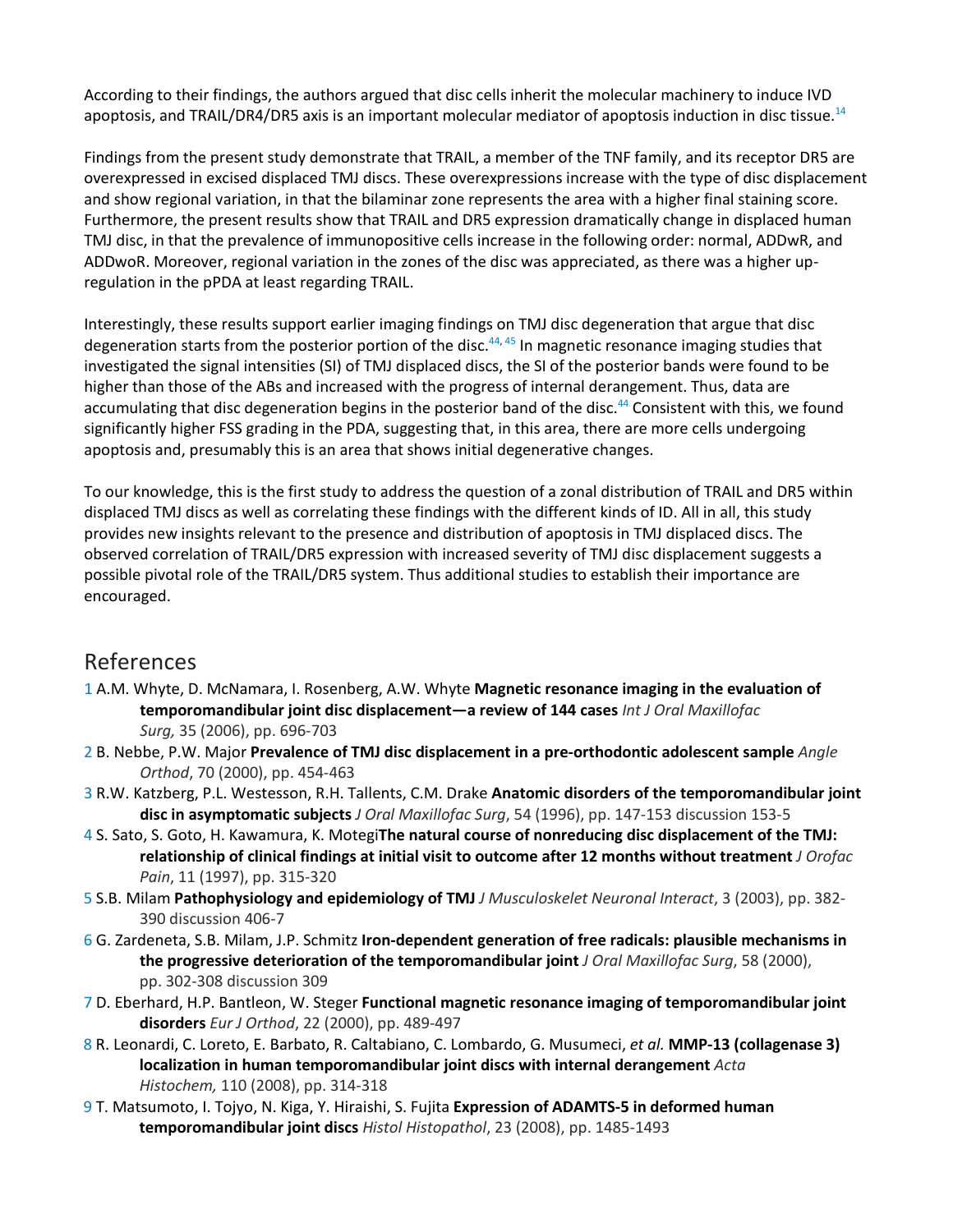- [10](https://www.sciencedirect.com/science/article/pii/S1079210409007458?via%3Dihub#bbib10) J.M. McCoy, J.E. Gotcher, D.C. Chase **Histologic grading of TMJ tissues in internal derangement** *Cranio*, 4 (1986), pp. 213-218
- [11](https://www.sciencedirect.com/science/article/pii/S1079210409007458?via%3Dihub#bbib11) P. Alstergren **Cytokines in temporomandibular joint arthritis** Oral Dis, 6 (2000), pp. 331-334
- [12](https://www.sciencedirect.com/science/article/pii/S1079210409007458?via%3Dihub#bbib12) J.B. Park, K.W. Kim, C.W. Han, H. Chang **Expression of Fas receptor on disc cells in herniated lumbar disc tissue** *Spine*, 26 (2001), pp. 142-146
- [13](https://www.sciencedirect.com/science/article/pii/S1079210409007458?via%3Dihub#bbib13) A. Bhardwaj, B.B. Aggarwal **Receptor-mediated choreography of life and death** *J Clin Immunol*, 23 (2003), pp. 317-332
- [14](https://www.sciencedirect.com/science/article/pii/S1079210409007458?via%3Dihub#bbib14) H. Bertram, A. Nerlich, G. Omlor, F. Geiger, G. Zimmermann, J. Fellenberg **Expression of TRAIL and the death receptors DR4 and DR5 correlates with progression of degeneration in human intervertebral disks** *Mod Pathol*, 22 (2009), pp. 895-905
- [15](https://www.sciencedirect.com/science/article/pii/S1079210409007458?via%3Dihub#bbib15) D. Wang, M. Liu, H. Song, M. Wang, K. Yang, Y. Zhang **Expression of Bax and caspase-3 and apoptosis in human lumbar intervertebral disc degeneration** *Zhongguo Xiu Fu Chong Jian Wai Ke Za Zhi*, 22 (2008), pp. 421-425
- [16](https://www.sciencedirect.com/science/article/pii/S1079210409007458?via%3Dihub#bbib16) S.R. Wiley, K. Schooley, P.J. Smolak, W.S. Din, C.P. Huang, J.K.Nicholl, *et al.* **Identification and characterization of a new member of the TNF family that induces apoptosis** *Immunity*, 3 (1995), pp. 673-682
- [17](https://www.sciencedirect.com/science/article/pii/S1079210409007458?via%3Dihub#bbib17) R.M. Pitti, S.A. Marsters, S. Ruppert, C.J. Donahue, A. Moore, A. Ashkenazi **Induction of apoptosis by Apo-2 ligand, a new member of the tumor necrosis factor cytokine family** *J Biol Chem*, 271 (1996), pp. 12687- 12690
- [18](https://www.sciencedirect.com/science/article/pii/S1079210409007458?via%3Dihub#bbib18) J.P. Sheridan, S.A. Marsters, R.M. Pitti, A. Gurney, M. Skubatch, D. Baldwin, *et al.* **Control of TRAIL-induced apoptosis by a family of signaling and decoy receptors** *Science*, 277 (1997), pp. 818-821
- [19](https://www.sciencedirect.com/science/article/pii/S1079210409007458?via%3Dihub#bbib19) G. Pan, J. Ni, Y.F. Wei, G. Yu, R. Gentz, V.M. Dixit **An antagonist decoy receptor and a death domain– containing receptor for TRAIL** *Science*, 277 (1997), pp. 815-818
- [20](https://www.sciencedirect.com/science/article/pii/S1079210409007458?via%3Dihub#bbib20) G. Pan, K. O'Rourke, A.M. Chinnaiyan, R. Gentz, R. Ebner, J.Ni, *et al.* **The receptor for the cytotoxic ligand TRAIL** *Science*, 276 (1997), pp. 111-113
- [21](https://www.sciencedirect.com/science/article/pii/S1079210409007458?via%3Dihub#bbib21) C. Loreto, G. Musumeci, R. Leonardi **Chondrocyte-like apoptosis in temporomandibular joint disc internal derangement as a repair-limiting mechanism: An in vivo study** *Histol Histopathol*, 24 (2009), pp. 293- 298
- [22](https://www.sciencedirect.com/science/article/pii/S1079210409007458?via%3Dihub#bbib22) J.K. Hu, K. Yang, C.M. Li, B. Zhang, Z.X. Chen, X.Z. Chen, *et al .***The expression of TRAIL and its receptors in gastric cancer and the apoptotic effect of rh-TRAIL on SGC7901 cells** *Oncol Rep*, 21 (2009), pp. 681-688
- [23](https://www.sciencedirect.com/science/article/pii/S1079210409007458?via%3Dihub#bbib23) S. Kopp **Clinical findings in temporomandibular joint osteoarthrosis** *Scand J Dent Res*, 85 (1977), pp. 434-443
- [24](https://www.sciencedirect.com/science/article/pii/S1079210409007458?via%3Dihub#bbib24) R. Leonardi, C. Loreto, E. Barbato, A. Polimeni, R. Caltabiano, L. Lo Muzio **A histochemical survey of the human temporomandibular joint disc of patients with internal derangement without reduction** J *Craniofac Surg*, 18 (2007), pp. 1429-1433
- [25](https://www.sciencedirect.com/science/article/pii/S1079210409007458?via%3Dihub#bbib25) D.W. Nitzan, U. Nitzan, P. Dan, S. Yedgar **The role of hyaluronic acid in protecting surface-active phospholipids from lysis by exogenous phospholipase A(2)** *Rheumatology* (Oxford), 40 (2001), pp. 336- 340
- [26](https://www.sciencedirect.com/science/article/pii/S1079210409007458?via%3Dihub#bbib26) T. Oberg, G.E. Carlsson, C.M. Fajers **The temporomandibular joint: A morphologic study on a human autopsy material** *Acta Odontol Scand*, 29 (1971), pp. 349-384
- [27](https://www.sciencedirect.com/science/article/pii/S1079210409007458?via%3Dihub#bbib27) P.L. Westesson, S.L. Bronstein, J. Liedberg **Internal derangement of the temporomandibular joint: morphologic description with correlation to joint function** *Oral Surg Oral Med Oral Pathol Oral Radiol Endod,* 59 (1985), pp. 323-331
- [28](https://www.sciencedirect.com/science/article/pii/S1079210409007458?via%3Dihub#bbib28) N. Taskaya-Yilmaz, M. Ogutcen-Toller **Magnetic resonance imaging evaluation of temporomandibular joint disc deformities in relation to type of disc displacement** *J Oral Maxillofac Surg*, 59 (2001), pp. 860-865 discussion 865-6
- [29](https://www.sciencedirect.com/science/article/pii/S1079210409007458?via%3Dihub#bbib29) H. Gulen, H. Ataoglu, S. Haliloglu, K. Isik **Proinflammatory cytokines in temporomandibular joint synovial fluid before and after arthrocentesis** *Oral Surg Oral Med Oral Pathol Oral Radiol Endod*, 107 (2009), pp. e1-e4
- [30](https://www.sciencedirect.com/science/article/pii/S1079210409007458?via%3Dihub#bbib30) Y. Hamada, A.B. Holmlund, T. Kondoh, K. Nakaoka, H. Sekiya, N. Shiobara, *et al.* **Severity of arthroscopically observed pathology and levels of inflammatory cytokines in the synovial fluid before and after visually**